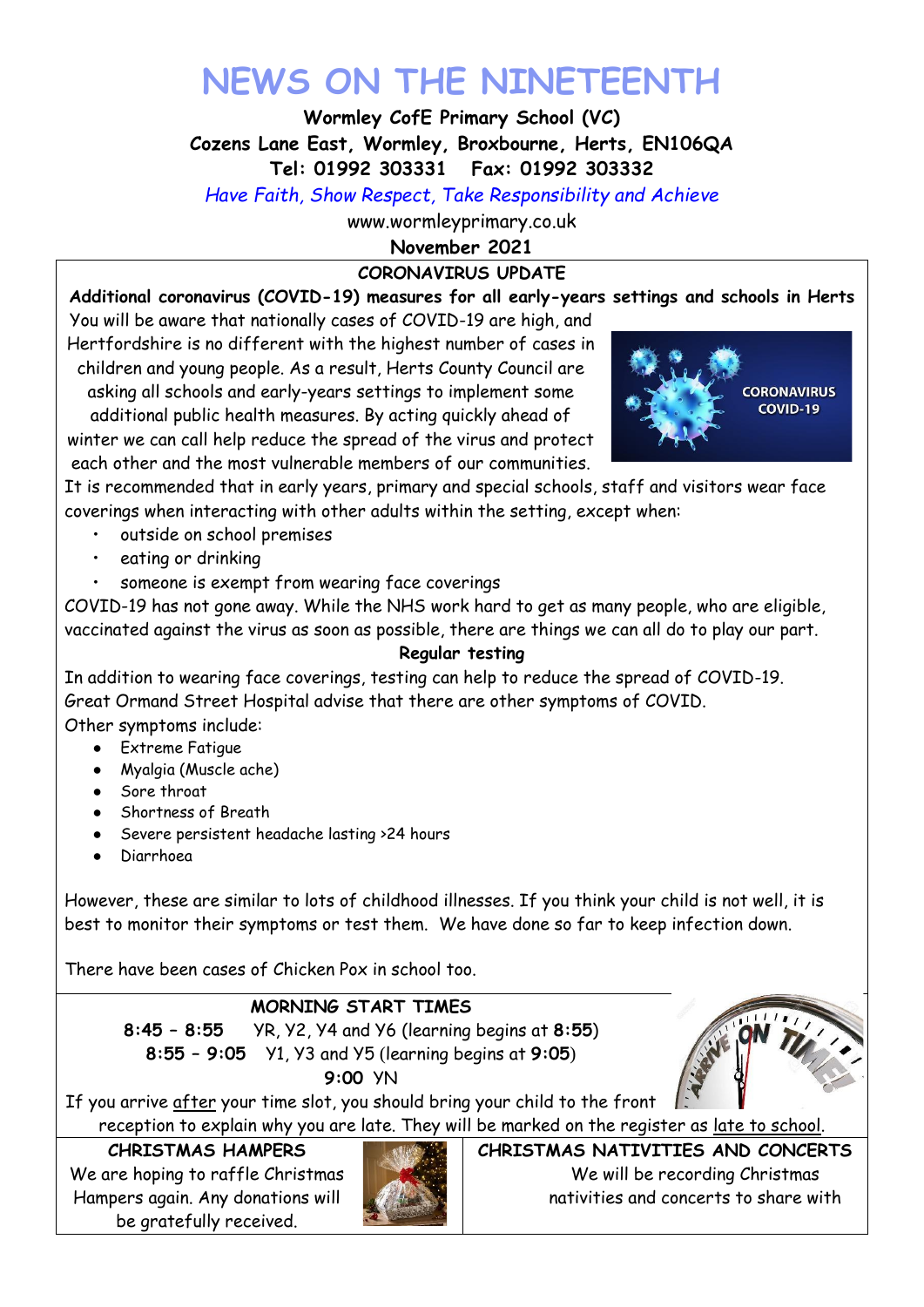Look out for photos and ticket sales. **parents via Tapestry and the Google** 



Classroom.

**WELCOME BACK AND GOODBYE** We welcome back **Mrs Plester** to Y5 this week as she returns from maternity leave. We also say good bye (for a

while) to **Mrs Harwood** and **Mrs Newland** as they leave to prepare for their babies' arrivals.



**END OF THE AUTUMN TERM** The Autumn Term ends on **Tuesday 21st December**. 1:15 - YR, Y2, Y4 and Y6 1:25 – Y1, Y3 and Y5



**START OF THE SPRING TERM** School begins on Thursday **6 th January**



**SCHOOL PRIORITIES AND OUR DEVELOPMENT PLAN 2020-2021** Please find on our website a plan of our priorities for developing and improving the school over this year.

To further support your children to achieve their potential, please **read with them every night.** We can teach your children to read but to become *fluent*, they need a lot of practise and this cannot be done in a packed timetable.

If you are unable to help your child practise, they will find it hard to keep up with those children who do.

Please encourage them to **practise their handwriting** for five

minutes a day. Once again, we can teach them to form their letters correctly and practise for a short while each day but for writing to become *fluent* and *automatic*, children need lots of practise.

In terms of their maths, please help them to **learn their multiplication tables forwards, backwards and inside out** in fun ways with songs and poems; teach them to **tell the time;** give them actual **coins to spend** so they understand the idea of **money.**

Dedicate a little amount of time each day to talk to them about their learning, their strengths, and what they would like to improve further.

*We thank you for your continued support*

# **DIWALI CELEBRATIONS**



Wishing happiness to all our families who celebrated Diwali this month. We have enjoyed hearing about celebrations in school.

**REMEMBRANCE SERVICE**

We held a **Remembrance Service** in each class on **Thursday 11th November**.

This included a minutes silence to think about those who have

been, and continue to be, affected by war around the world.

We prayed for **peace** and **equality** in the world.

Lots if the children created poppies in art, wrote prayers and reflected on their thoughts about Armistice





**THE VALUE OF PEACE**

This half term, we are exploring the value of **peace**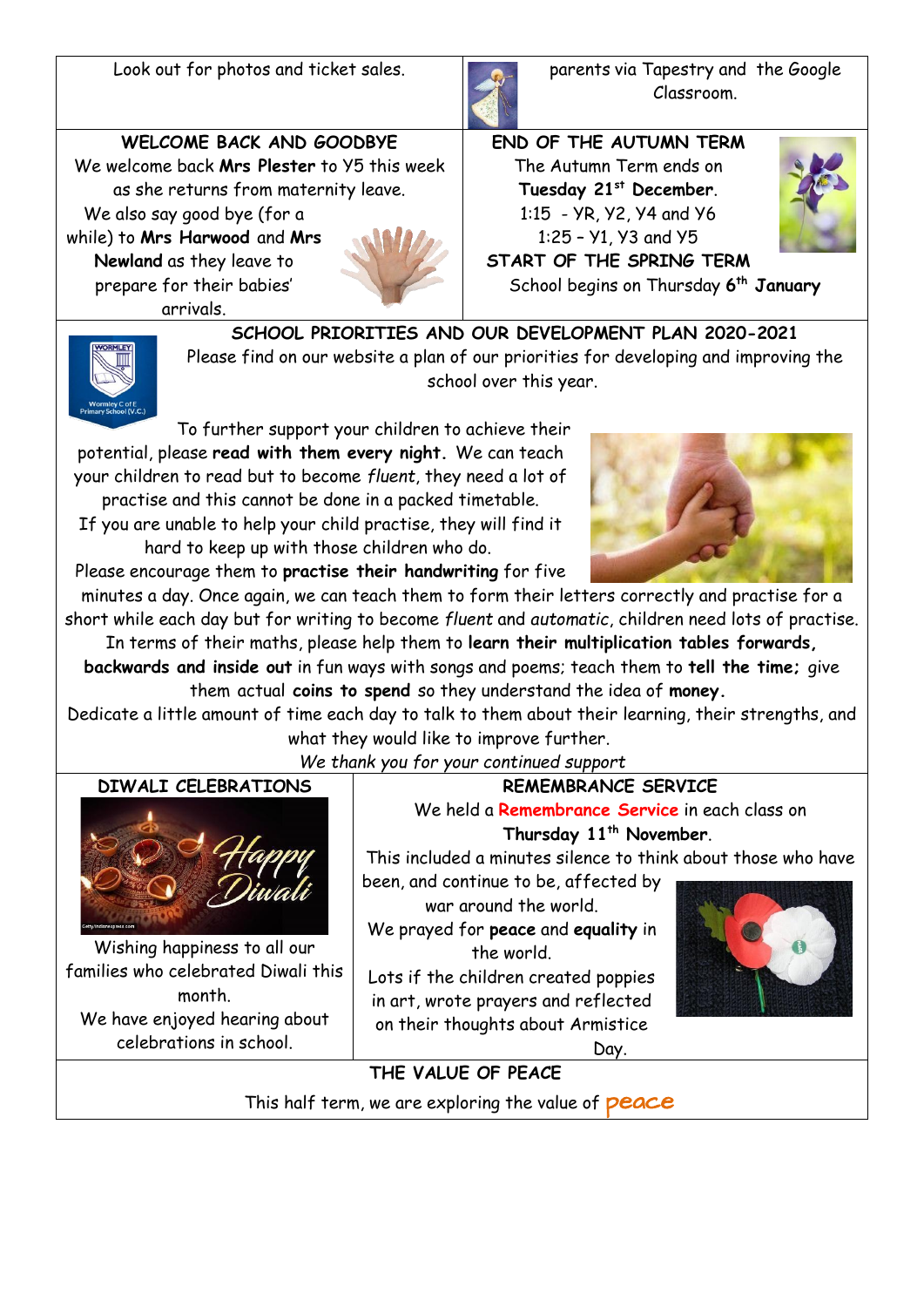

We are learning about the symbols that represent peace, thinking about what we mean by the saying '*peace on earth'*, and how we might act as '*peace makers*' in the world.

We will hear stories about peace from the Bible and other sources as we approach Christmas.

"*Peace I leave with you; my peace I give to you. Not as the world gives do I give to you. Let not your hearts be troubled, neither let them be afraid*." John 14:27

**ANTI-BULLYING WEEK** This week is national Anti-bullying Week  $(15<sup>th</sup> - 19<sup>th</sup>$  November). The theme for 2021 is: **One Kind Word**

**Kindness** is more important today than it has ever been. The isolation of the last eighteen months has underlined how little acts of kindness can break down barriers and brighten the lives of the people around us.



The **Anti-Bullying Alliance** (which coordinates the campaign each year in England and Wales) asked over 400 young people, teachers, and parents, what they wanted from this year's Anti-Bullying Week. The response was that everyone wanted anti-bullying work to be about hope and the positive and kind things we can do to halt hurtful behaviour in its tracks.

- ❖ Ask if someone's OK. Say you're sorry if you've hurt someone. Just say *hey*.
- ❖ In a world that can sometimes feel like it's filled with negativity, one kind word can provide a moment of hope. It can be a turning point. It can change someone's perspective. It can change their day. It can change the course of a conversation and break the cycle of bullying. ❖ Best of all, one kind word leads to another. Kindness fuels kindness.

*So from the playground to Parliament, and from our phones to our homes, together, our actions can fire a chain reaction that powers positivity. It starts with one kind word. It starts today.*

Our assemblies, Collective Worship and PSHE lessons will use the resources from the alliance to prompt children to think about how what bullying is and how they might put a stop to it.

We think about bullying as causing harm to another person **s**everal **t**imes **o**n **p**urpose –

**Several** Times On Purpose

**STOP bullying**

We invited in **MC Vaciago**, an author of a book about anti-bullying and wellbeing on the **18th November**. She gave a talk to children in KS1 and KS2 and led workshops for children in KS2. A signed copy of her book is available to purchase on Amazon for £7.99



# **ODD SOCKS DAY**

On **Thursday 18th November**, we encouraged children to wear their odd socks to school as a symbol of their *individuality* and *uniqueness*. It was great so see so much colour and variety!

 **We are all the same but all different**. This website is a useful source to follow up at home

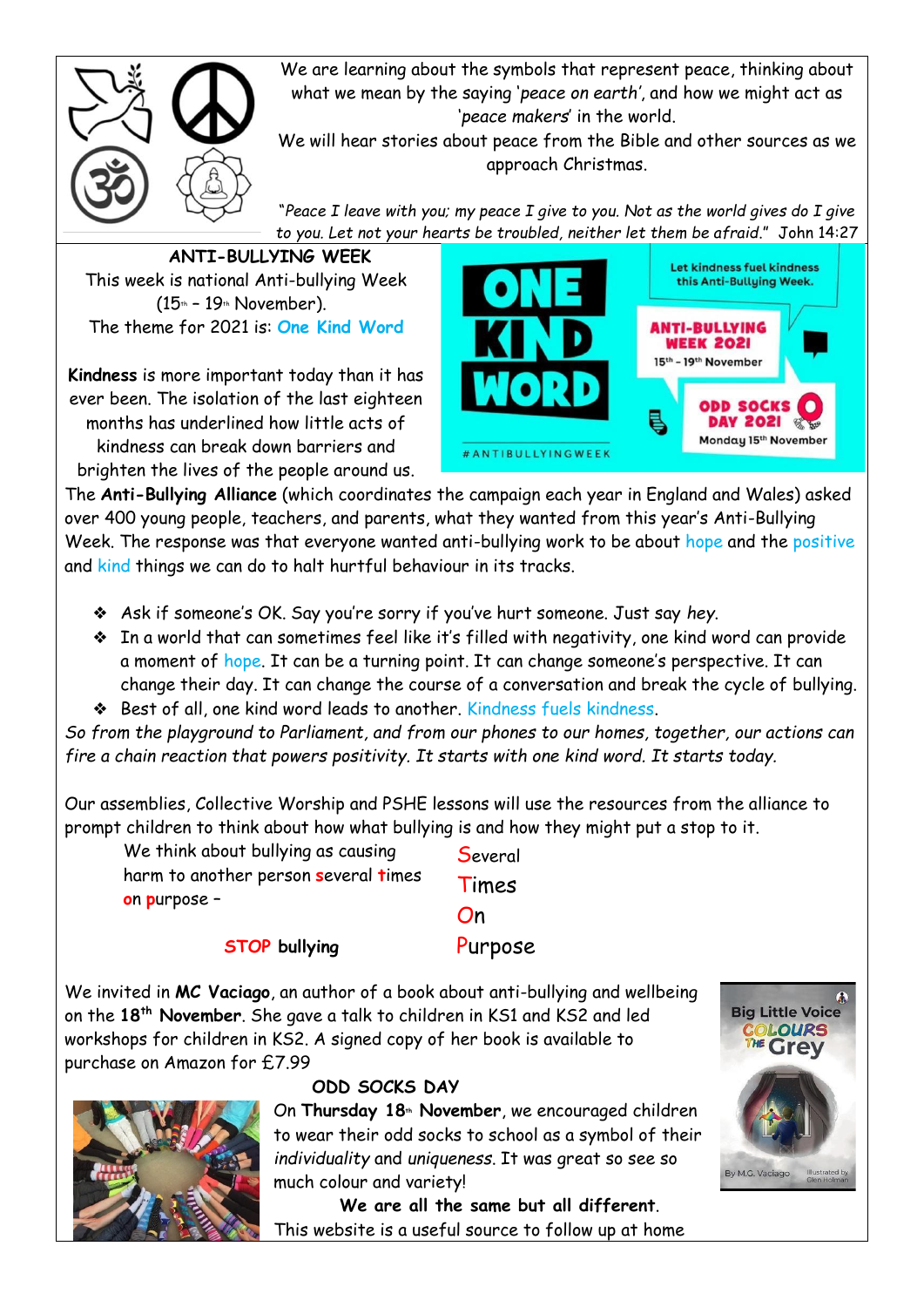#### [www.anti-bullyingalliance.org.uk](http://www.anti-bullyingalliance.org.uk/)

# **SCHOOL PHOTOS**

We are delaying school photos until next term. This has been a very busy term with interuptions to learning required by health checks and immunisations. With a member of staff down in our admin team and tryng to reduce movement around school for infection control, we have decided to postpone.

**PLEASE BE CONSIDERATE**

Please DO NOT park over residents' driveways.

We have received a complaint from a local resident who was blocked in by a parent who had parked over her driveway. This is very inconsiderate.

#### **MATHS ENGLAND WEEK**

Years 4, 5 and 6 took part in Maths England Week - a times table competition on TT Rockstars against other primary schools across the country.

Well done to all those children who took part - not only did you contribute to the team score but you also built your own knowledge!

The winning class at Wormley is **WHALES** - congratulations to Mr Bruce and his class!

- The three top-scoring children in school are:
	- **1st**: Dheemath Silva (Dolphins) **2nd**: Ryan Opara (Sharks) **3rd**: Ozan Sumbul (Stingrays)



# **ACTIVE MATHS**

Y5 have been having great fun in their maths learning last week: Measuring in wholes and parts



Active parts clarifies thinking of abstract ideas, such as decimals, fractions and percentages. Don't forget to encourage your children to develop their maths fluency with **Numbots** (EY and KS1 and **TT Rockstars** (KS2). They can practise at home every night for a short while and this will help them with all mathematical concepts. If your child has forgotten their login, please ask their



teacher.

# **CHRISTMAS PANTOMIME**

We have booked a whole school virtual pantomime for our school to enjoy in our last week before Christmas.

If we are given permission to share the link with families over Christmas, we will.

**CHRISTMAS JUMPER DAY**

On **Friday 10th December** we are celebrating Christmas Jumper Day.



**CHRISTMAS LUNCH On Wednesday 15th December**  it is our school Christmas Lunch. If your child does not usually have a dinner on this day, they may order a school Christmas dinner for £2.65

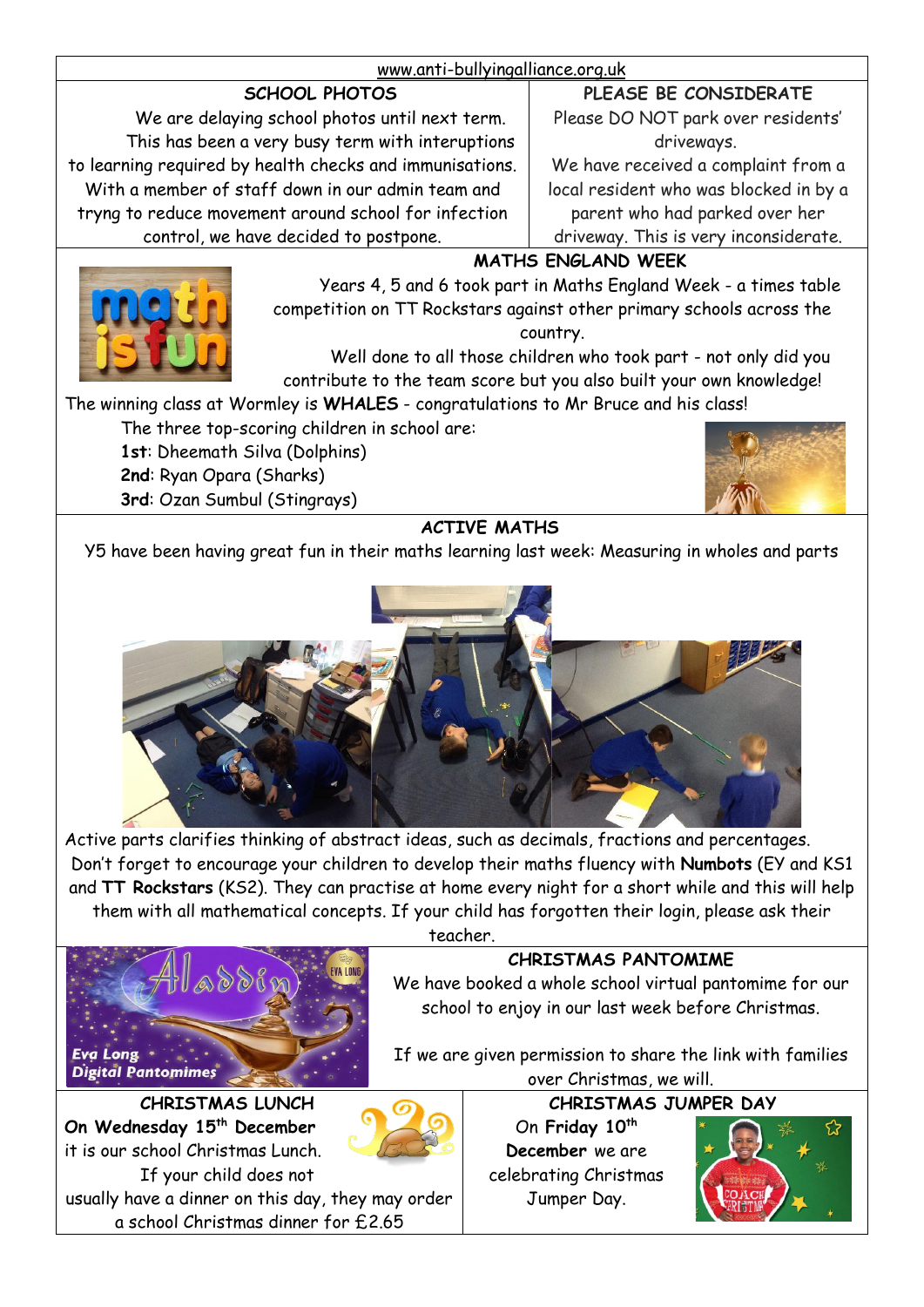Please pay via Arbor – selecting traditional or vegetarian option.

## **PREMISES MANAGER**

It is with great sadness that we tell you that Mr Warne, our caretaker of the school, will be retiring at Christmas, after 22 years of service to the school.

If you would like to donate to a leaving gift, you can do so in the Reception office. He will be greatly missed, particularly by the children.

We are currently advertising to fill this role if you know anyone that would be interested.

#### **ADMISSION TO NURSERY**

– FREE EARLY EDUCATION AND CHILDCARE FOR 3 AND 4 YEAR OLDS

All children from the term after they turn three are entitled

to 570 hours of free early education per year until they start fulltime school.

Parents must apply directly to a school for a nursery school place as the Local Authority no longer processes nursery applications.

If you would like to request a nursery place at Wormley CofE Primary School, please call for an application or download one from the website.

We are currently able to offer tours with of our early years.

Please contact the school office to ask for information on 01992 303331

# **FAMILIES FIRST PARTNERSHIP**

**Supporting Children with Additional Needs** Please find attached posters for some free events we are running for parents/carers of autistic children and children with ADHD.

# **BEREAVEMENT AND LOSS FREE**

**WORKSHOP OVERVIEW: Workshop for Parents/Carers**

This forum is designed for parents/carers of children displaying traits of ASD and/or ADHD.

#### **This online training aims to:**

- Enable parents/carers to develop their confidence in supporting their children with bereavement and loss
- Explore strategies to support their child/ren to discuss aspects of bereavement and loss, including divorce and separation
- Provide a space to look at and identify effective support and management for the whole

family

**Date:** Monday 30th November 2021 **Time:** 1:00 – 2.30pm

**Venue:** Online. A link will be sent via email on the morning of the training.

**TO BOOK A PLACE PLEASE VISIT: nessieined.com/events**

**Cost:** FREE. Funded by Hertfordshire County Council.

**FAMILIES FIRST**